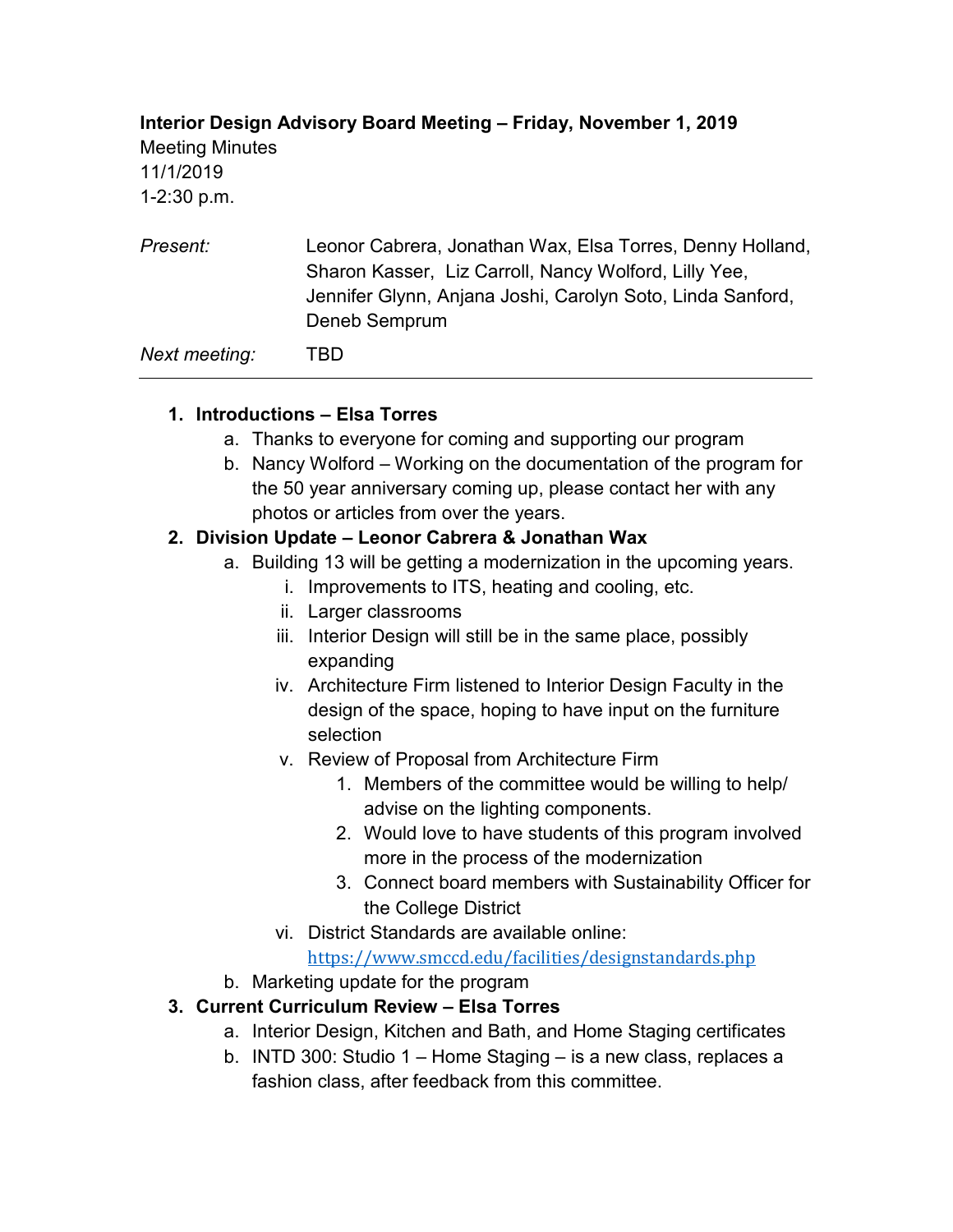- i. Discussion on changing the amount of units of this course from 5 to 3 – better for students
- ii. Content of course will not change.
- c. INTD 350: Commercial Design course
	- i. Students have been interested in reactivating this course.
	- ii. Younger designers have background from this program and there is value in commercial design.
	- iii. Graduates from SJSU are employed by different commercial firms – but the program is more conceptual than technical, something that distinguish our program from them
	- iv. Many students are getting a master's degree at Academy of Art (the school has been closing most of their campuses)
	- v. Suggestion for commercial course, it would be useful if students are exposed to the job market, example, connecting with the company Inside-source could be an excellent start
	- vi. Discussion on the course being required vs selective.
		- 1. The board agrees that the class should be required, not just selective.
	- vii. Course, if marketed correctly, would be attractive to program graduates.
- d. New Portfolio Course
	- i. We do not want to increase the amount of units required for our degrees/certificates. This has been discussed for years in this program
	- ii. Some current courses gloss over the importance of a Portfolio, but not a class focused on it.
	- iii. Discussion on scheduling, board suggests offering the course once every three semesters or every other semester.
	- iv. The board unanimously supports the creation of a new Portfolio Course
	- v. Portfolio Course could also cover soft skills, this would be valuable
		- 1. Discussion on this course being focused on helping students get a job in the interior design field.
		- 2. Covering their skills
	- vi. Discussion on the Portfolio course being a summer offering
		- 1. This could also appeal to architecture students
- e. Chief Architect Course
	- i. Discussion on Sketch Up vs Chief Architect